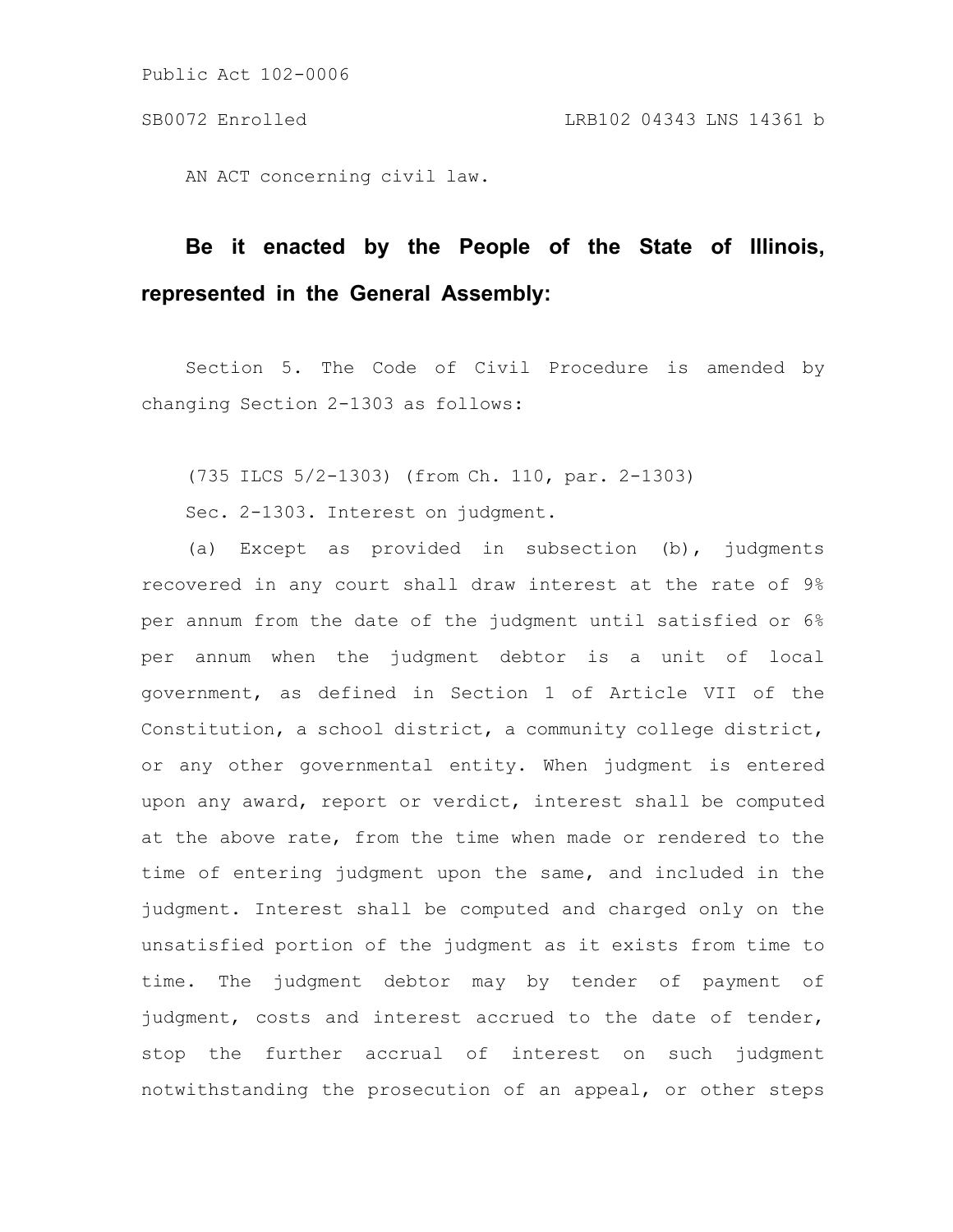## SB0072 Enrolled LRB102 04343 LNS 14361 b

to reverse, vacate or modify the judgment.

(b)(1) As used in this Section:

"Consumer debt" means money or property, or the equivalent, due or owing, or alleged to be due or owing, from a natural person by reason of a transaction in which property, services, or money is acquired by that natural person primarily for personal, family, or household purposes.

"Consumer debt judgment" means a judgment recovered in any court against one or more natural persons arising out of consumer debt. "Consumer debt judgment" does not include any compensation for bodily injury or death, nor any judgment entered where the debt is guaranteed by or contains a joint and several liability provision between a natural person and a business, whether or not that business is legally constituted under the laws of this State or any other state.

(2) Notwithstanding subsection (a), consumer debt judgments of \$25,000 or less shall draw interest from the date of the judgment until satisfied at the rate of 5% per annum.

(3) The judgment debtor may, by tender of payment of judgment, costs, and interest accrued to the date of tender, stop the further accrual of interest on the consumer debt judgment, notwithstanding the prosecution of an appeal, or other steps to reverse, vacate, or modify the judgment.

(4) This subsection applies to all consumer debt judgments entered into after the effective date of this amendatory Act of the 101st General Assembly.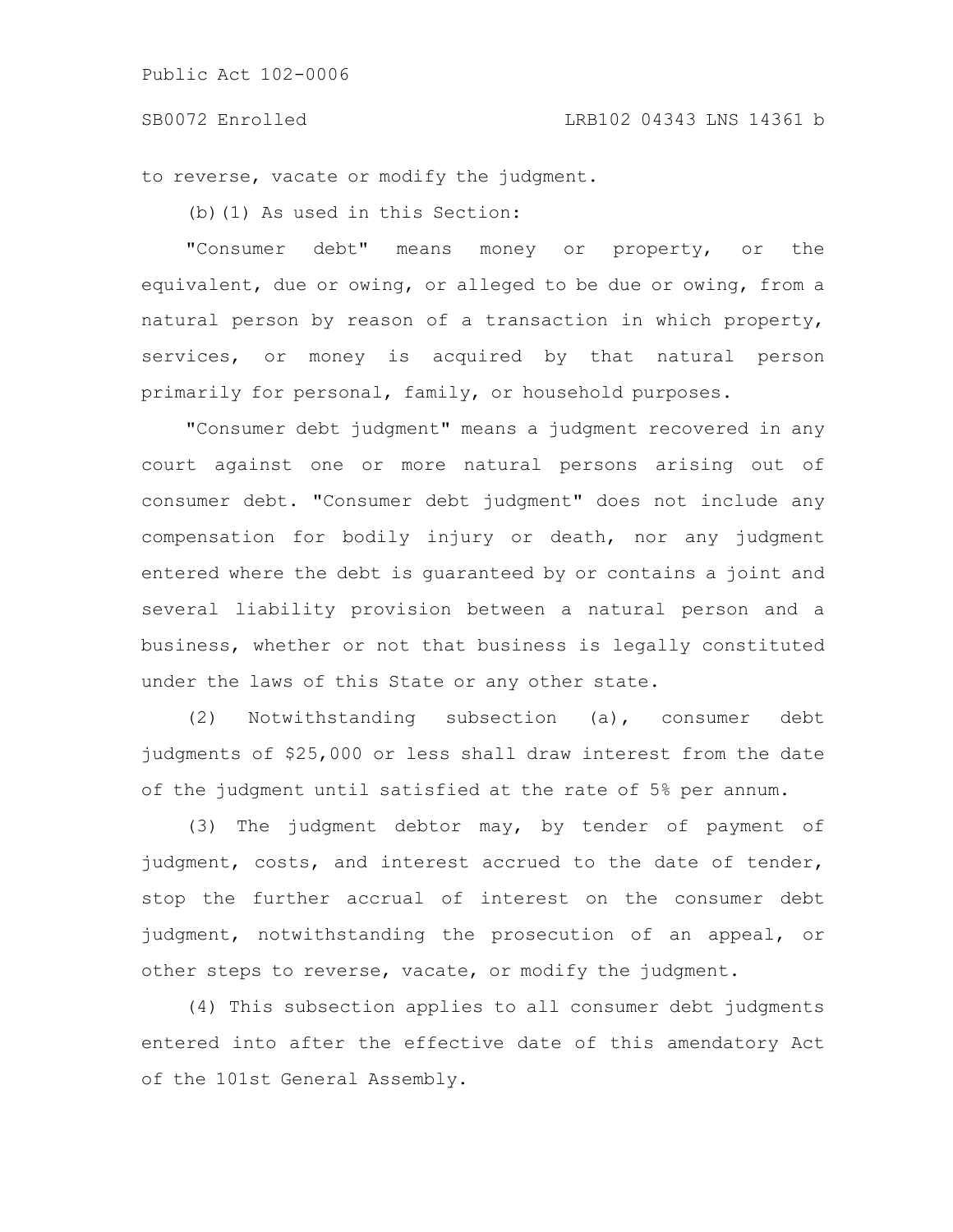(c) In all actions brought to recover damages for personal injury or wrongful death resulting from or occasioned by the conduct of any other person or entity, whether by negligence, willful and wanton misconduct, intentional conduct, or strict liability of the other person or entity, the plaintiff shall recover prejudgment interest on all damages, except punitive damages, sanctions, statutory attorney's fees, and statutory costs, set forth in the judgment. Prejudgment interest shall begin to accrue on the date the action is filed. If the plaintiff voluntarily dismisses the action and refiles, the accrual of prejudgment interest shall be tolled from the date the action is voluntarily dismissed to the date the action is refiled. In entering judgment for the plaintiff in the action, the court shall add to the amount of the judgment interest calculated at the rate of 6% per annum on the amount of the judgment, minus punitive damages, sanctions, statutory attorney's fees, and statutory costs. If the judgment is greater than the amount of the highest written settlement offer made by the defendant within 12 months after the later of the effective date of this amendatory Act of the 102nd General Assembly or the filing of the action and not accepted by the plaintiff within 90 days after the date of the offer or rejected by the plaintiff, interest added to the amount of judgment shall be an amount equal to interest calculated at the rate of 6% per annum on the difference between the amount of the judgment, minus punitive damages, sanctions, statutory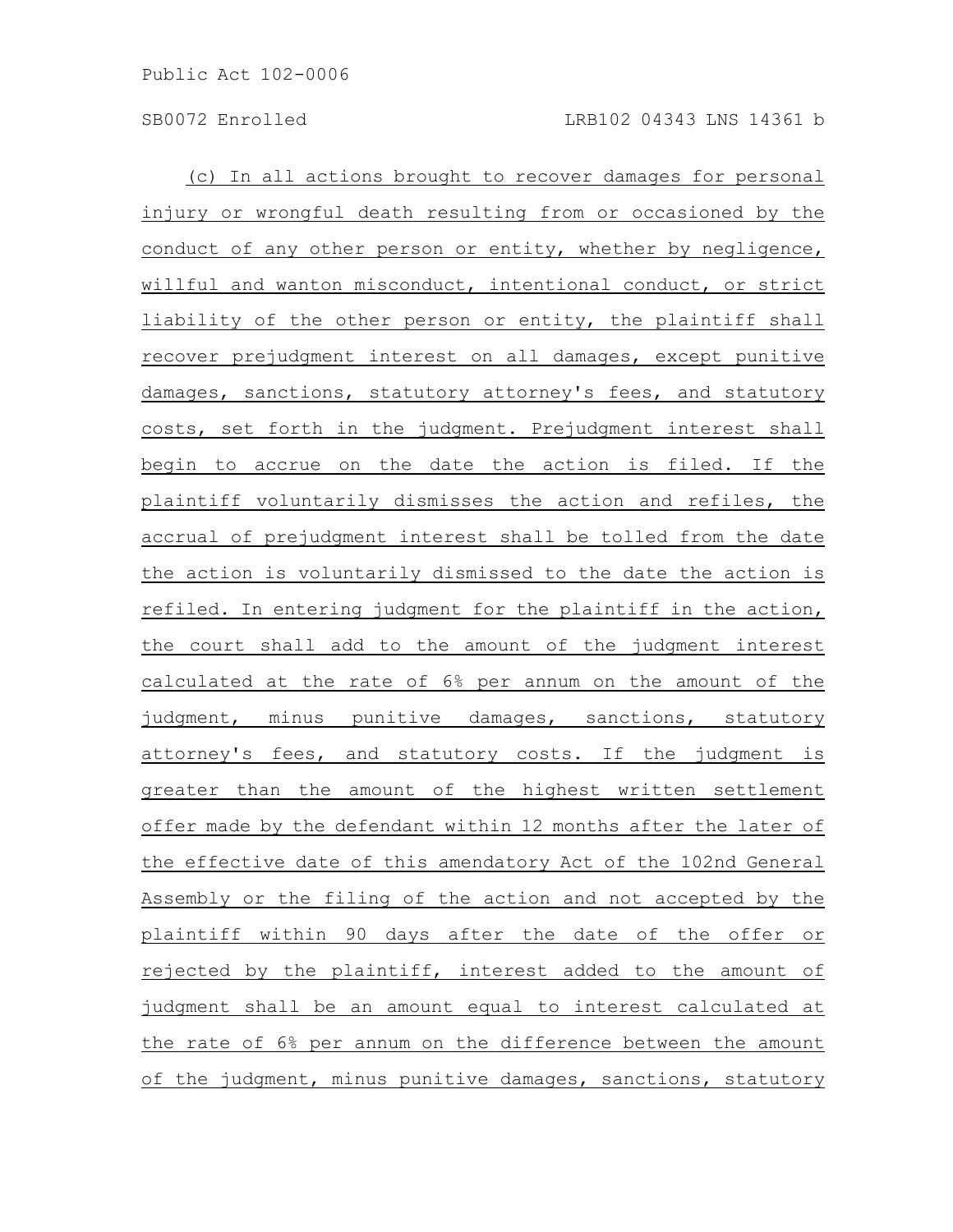attorney's fees, and statutory costs, and the amount of the highest written settlement offer. If the judgment is equal to or less than the amount of the highest written settlement offer made by the defendant within 12 months after the later of the effective date of this amendatory Act of the 102nd General Assembly or the filing of the action and not accepted by the plaintiff within 90 days after the date of the offer or rejected by the plaintiff, no prejudgment interest shall be added to the amount of the judgment. For the purposes of this subsection, withdrawal of a settlement offer by defendant shall not be considered a rejection of the offer by the plaintiff. Notwithstanding any other provision of this subsection, prejudgment interest shall accrue for no longer than 5 years.

Notwithstanding any other provision of law, neither the State, a unit of local government, a school district, community college district, nor any other governmental entity is liable to pay prejudgment interest in an action brought directly or vicariously against it by the injured party.

For any personal injury or wrongful death occurring before the effective date of this amendatory Act of the 102nd General Assembly, the prejudgment interest shall begin to accrue on the later of the date the action is filed or the effective date of this amendatory Act of the 102nd General Assembly. (Source: P.A. 101-168, eff. 1-1-20.)

Section 99. Effective date. This Act takes effect July 1,